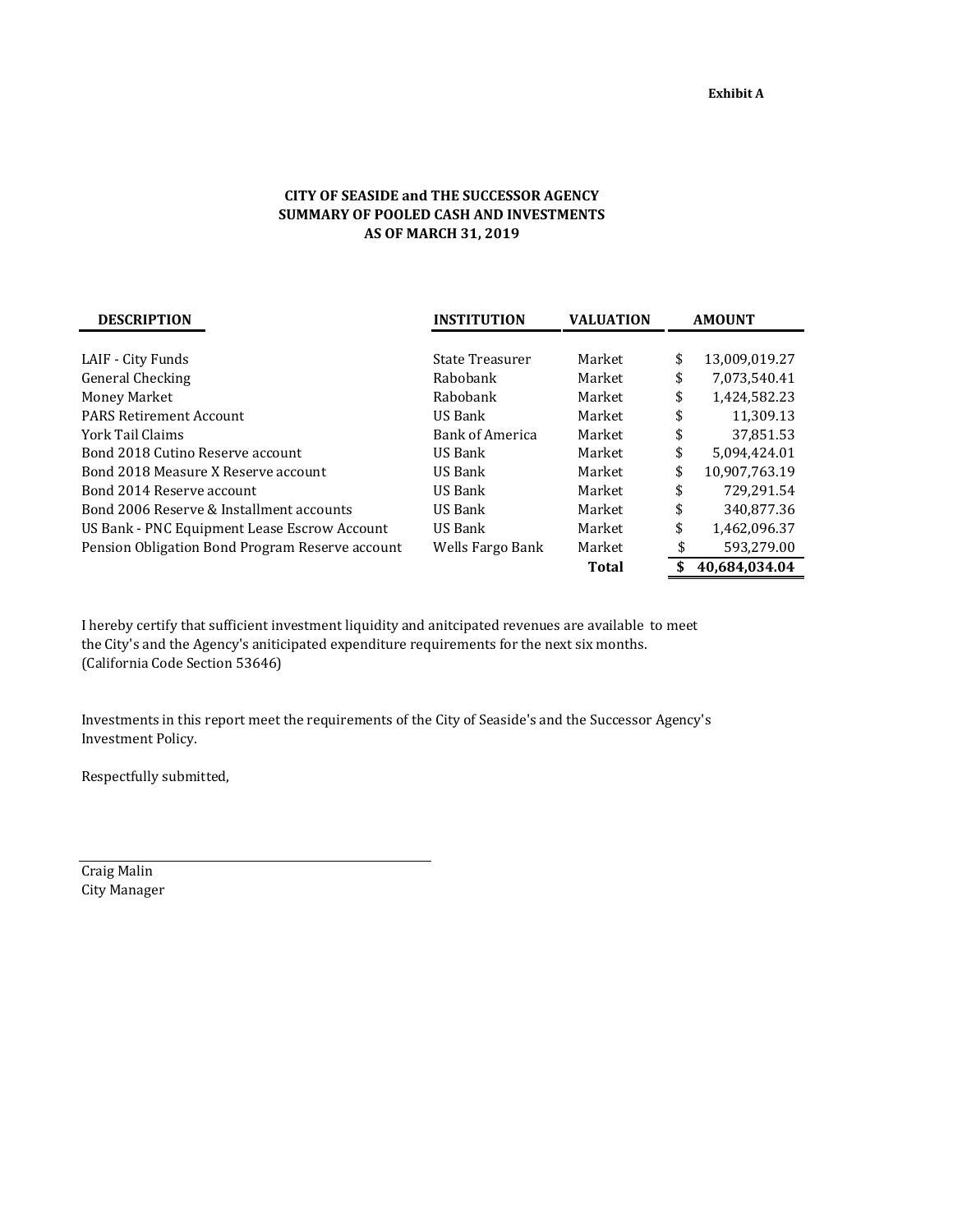## **CITY OF SEASIDE and THE SUCCESSOR AGENCY SUMMARY OF POOLED CASH AND INVESTMENTS AS OF MARCH 31, 2019**

|                                                                 |          | <b>Book</b>   | % of    | Market        |
|-----------------------------------------------------------------|----------|---------------|---------|---------------|
|                                                                 | Yield    | Value         | Total   | Value         |
|                                                                 |          |               |         |               |
| Investments                                                     |          |               |         |               |
| State Treasurer LAIF - City Account                             | 1.21%    | 13,009,019.27 | 31.98%  | 13,009,019.27 |
| <b>Checking Account</b>                                         |          |               |         |               |
| Rabobank - General Checking                                     | $0.00\%$ | 7,073,540.41  | 17.39%  | 7,073,540.41  |
| Rabobank - Money Market                                         | 0.10%    | 1,424,582.23  | 3.50%   | 1,424,582.23  |
| <b>PARS Retirement Account</b>                                  | 1.05%    | 11,309.13     | 0.03%   | 11,309.13     |
| Bank of America-York Checking                                   | $0.00\%$ | 37,851.53     | 0.09%   | 37,851.53     |
| US Bank - Cutino Revenue 2018 Bonds                             |          |               |         |               |
| Installment Payment, Reserve                                    | 0.15%    | 5,094,424.01  | 12.52%  | 5,094,424.01  |
| US Bank - Measure X Revenue 2018 Bonds                          |          |               |         |               |
| Installment Payment, Reserve                                    | 0.15%    | 10,907,763.19 | 26.81%  | 10,907,763.19 |
| US Bank - Redevelopment Agency Merged Area Refunding 2014 Bonds |          |               |         |               |
| Installment Payment, Reserve                                    | 0.01%    | 729,291.54    | 1.79%   | 729,291.54    |
| US Bank - Golf Course 2006 Bonds                                |          |               |         |               |
| Installment Payment, Reserve                                    | 0.16%    | 340,877.36    | 0.84%   | 340,877.36    |
| US Bank - PNC Equipment Lease Escrow Account                    | 0.15%    | 1,462,096.37  | 3.59%   | 1,462,096.37  |
| <b>Wells Fargo Bank</b>                                         |          |               |         |               |
| Pension Obligation Bond Program Reserve Account                 | 0.96%    | 593,279.00    | 1.46%   | 593,279.00    |
| <b>Total Cash and Investments</b>                               |          | 40,684,034.04 | 100.00% | 40,684,034.04 |
|                                                                 |          |               |         |               |